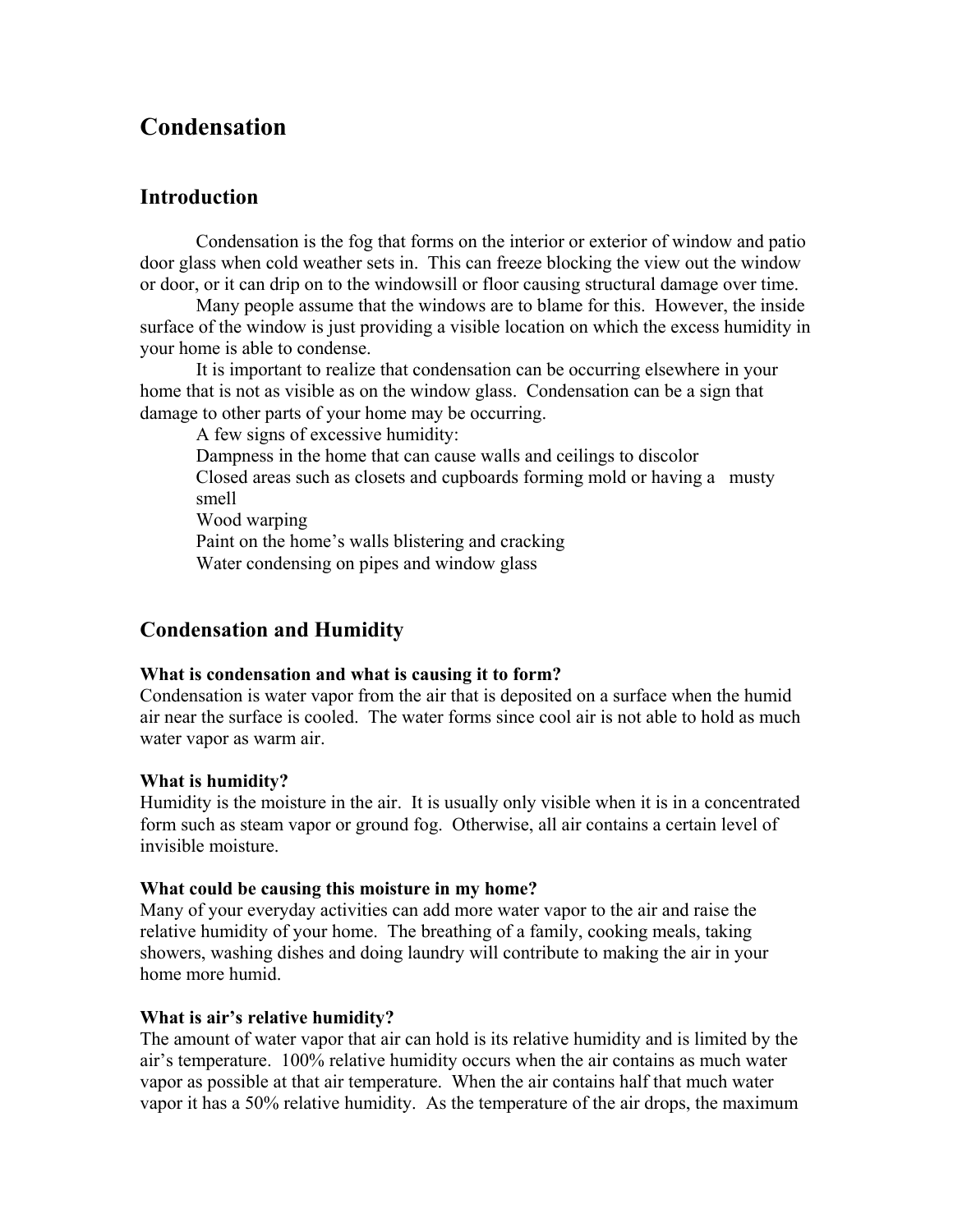amount of moisture it can hold also drops. So when air is  $40^{\circ}$  F and has 75% relative humidity it contains less moisture than when the air is  $80^{\circ}$  F and has 75% relative humidity.

### **Are there ways to tell if there is excessive humidity in my home?**

Moisture forming on windows, paint blisters full of water on the home's exterior, and moist areas on the walls of closets and cupboards that are on an exterior wall are all indicators that your home has a problem with excessive humidity inside.

## **Are there any health problems that can arise from excessive indoor humidity?**

Yes. With moisture condensing on surfaces, molds can begin to grow. Mold growth is evident by a musty smell in the general area of its growth. Some people can have more serious problems ranging from headaches and respiratory problems to allergic reactions from certain types of mold.

## **What regions of the country are more likely to have condensation occur?**

It is more likely to have condensation problems in regions where the average temperature during the winter months is below  $35^{\circ}$  F.

## **Is excessive humidity damaging to my home?**

It can damage your home's ceiling and walls when the frozen moisture thaws in the spring. It can also cause pressure on the exterior surfaces of the house causing blistering of the paint or siding.

## **How can the humidity go through the wall and what is the effect?**

The water vapor in air tries to be equal. Since the air in your home is warmer and contains more water vapor, it tries to have an equal amount of water vapor as the cooler air outside your home. This equalizing is vapor pressure. It will move through porous materials such as cement, wood, plaster, brick and other types of masonry until it reaches a water-tight barrier such as the paint or siding on your home's exterior wall. It will collect under the watertight barrier and cause blisters in the paint or siding. The water that collects in these blisters on wood surfaces will then start to rot the wood.

## **Is winter the only time of year that condensation happens?**

People with low-E glass in their windows can see condensation on the exterior of the window at other times of the year. Since low-E glass is so efficient, it causes the window to have a lower surface temperature for a longer time during the day. Humid summer days are a good example of this. The warm, humid air outside will form condensation on the outside window glass since the air conditioner is keeping the window glass cool.

#### **How will my home's age affect my condensation problem?**

Homes built years ago were not built to be as tight and energy efficient as homes today. Older homes were built with more porous materials that allow the water vapor to move more easily through the walls.

 Builders use much tighter materials when building today's homes to make them more energy efficient. These modern materials and building techniques that are designed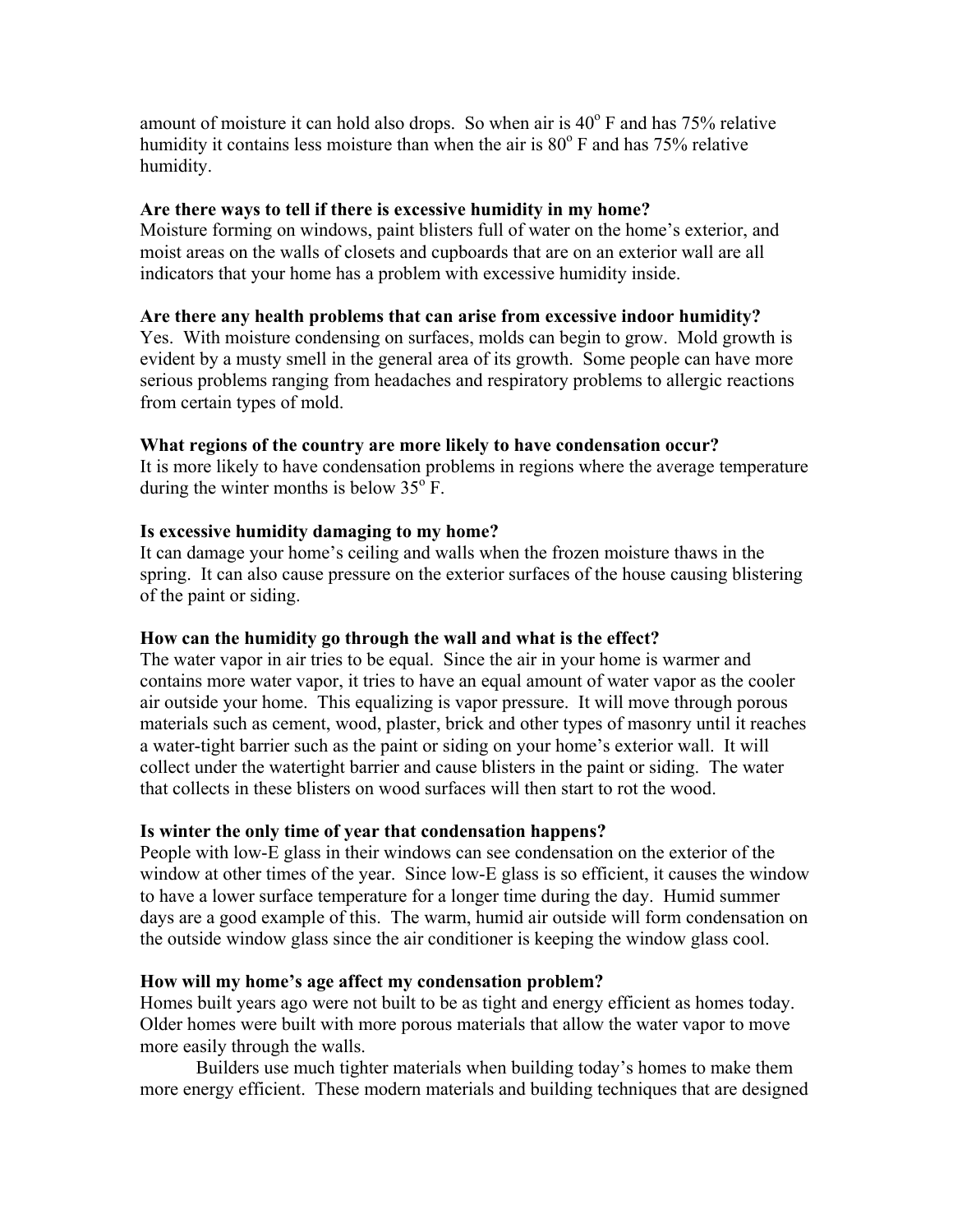to better keep the cold outside, also keep the water vapor inside. This prevents the escape moisture generated from everyday family activities. The homeowner has to rely on mechanical methods of removing the excessive humidity from the air instead.

## **Controlling Indoor Humidity**

## **Will raising the relative humidity level in my home allow me to lower the thermostat temperature and save money?**

When the relative humidity level in a room is between 30% and 45%, you will feel a little warmer than in a room with the same temperature and 25% or lower relative humidity. Also, once the relative humidity rises past 50%, the room may begin to feel chilly or clammy. You may initially feel warmer in a room that is  $65^{\circ}$  F and 35% relative humidity than one that is  $70^{\circ}$  F and  $20\%$  relative humidity. After a few minutes, your body will adjust to the change in temperature and if you usually feel cold when the temperature is  $65^\circ$  F, increasing the humidity level will not help.

## **Are there any problems to having the relative humidity higher in my home?**

Heating and ventilation experts recommend that when the outside temperatures drop below  $0^{\circ}$  F, you should lower the relative humidity level in your home to the 20% range to prevent excessive condensation from forming on your windows. You should also make sure the air is able to circulate well near the windows during the days when the temperature is below  $0^{\circ}$  F. Since there is a greater chance of condensation forming when the air stays near the windows like behind drapes, blinds and shades.

## **Are there any benefits to having the relative humidity higher in my home?**

Static electricity is almost eliminated for most materials when the relative humidity level is 40% or above. Fine furniture and musical instruments made of wood do not dry out as much when the relative humidity is kept in the 30% to 50% range. Low relative humidity causes the glues used in the joints of furniture to loosen and save veneers to delaminate.

## **What are some ways to ventilate my home and control the humidity level indoors during the winter?**

Here are a few fairly easy ways that can help reduce the humidity level in your home and help eliminate condensation problems:

 If you use a humidifier, turn it down or off when the weather gets cold. Install a vapor barrier in the crawl space under your house if there is not one already.

Use the exhaust fan over your stove when cooking and in the bathroom when taking a bath or shower. This will allow the steam to go outside instead of remaining indoors. Be sure not to run it too long so the motor does not overheat. Store firewood outside instead of in the house or basement.

Make sure to ventilate the attic and crawl space to the outside.

You can even get rid of humid air by opening a window and allow the moist air to escape and allow the drier cool air indoors.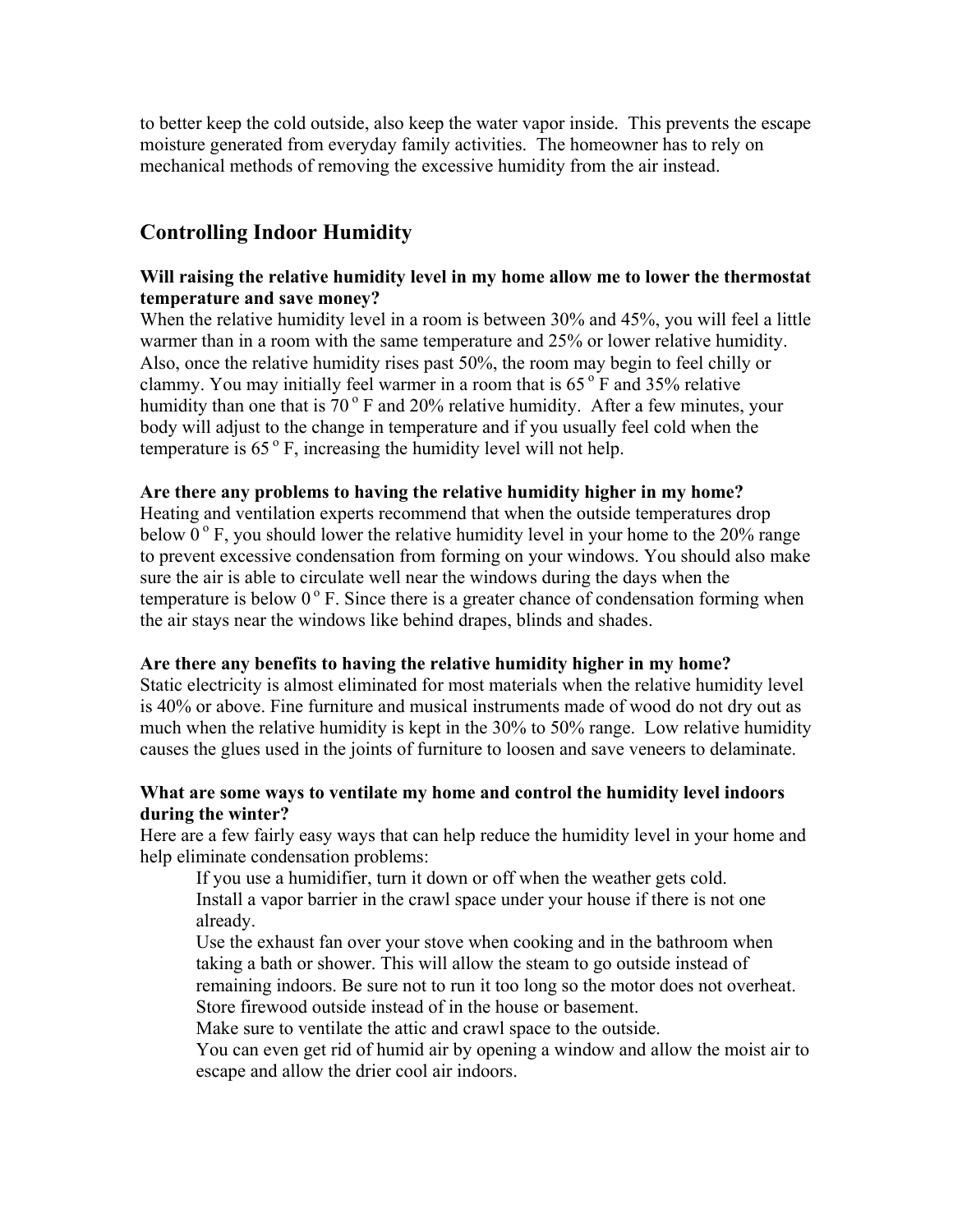## **Is there a way to monitor the relative humidity level in my home?**

Yes. Using a hygrometer will measure the humidity level within your home. Another way is to watch for condensation forming on the windows in a bedroom or den. When this begins to occur you are reaching a level that could begin to cause your home problems.

## **Ventilating Your Home**

## **What forms of ventilating my home are available?**

Structural and interior are the two main forms available for ventilating your home. You should consult a heating and ventilation expert for recommendations on what structural methods will be best for your home.

#### **Should my attic be closed off during the winter to prevent heat loss?**

Many people close off all the louvers in the attic with plastic during the winter to save money on heating bills. This practice can cause some moisture problems inside the attic. When the attic is not ventilated the moisture from inside the home is trapped in the attic and condenses on the insulation and on the inside of the roof instead of being released into the outside air.

#### **What problems can occur from this attic condensation?**

When the condensing moisture wets the thermal insulation in the attic, the insulation does not prevent heat loss as well. The condensation can also contribute to mildew and rot for form. It can also fall on to the ceiling and cause damage.

#### **What types of ventilating should I use for my home's attic and crawl space?**

You should consult and heating and ventilation expert for recommendations on the types and amounts of ventilation that is appropriate for the size and material makeup of your home.

## **Condensation on Windows**

## **Are windows a cause of condensation?**

Windows do not cause condensation. They just provide a visible indication of excessive moisture in your home's air.

## **Why is condensation forming on my windows and patio doors?**

If the flow of warm air in the room is restricted by something like shades or drapes, condensation will be more common. The drapes and shades allow the air to remain in contact with the glass longer and cool and not retain as much moisture, thus condensing more water vapor onto the glass surface.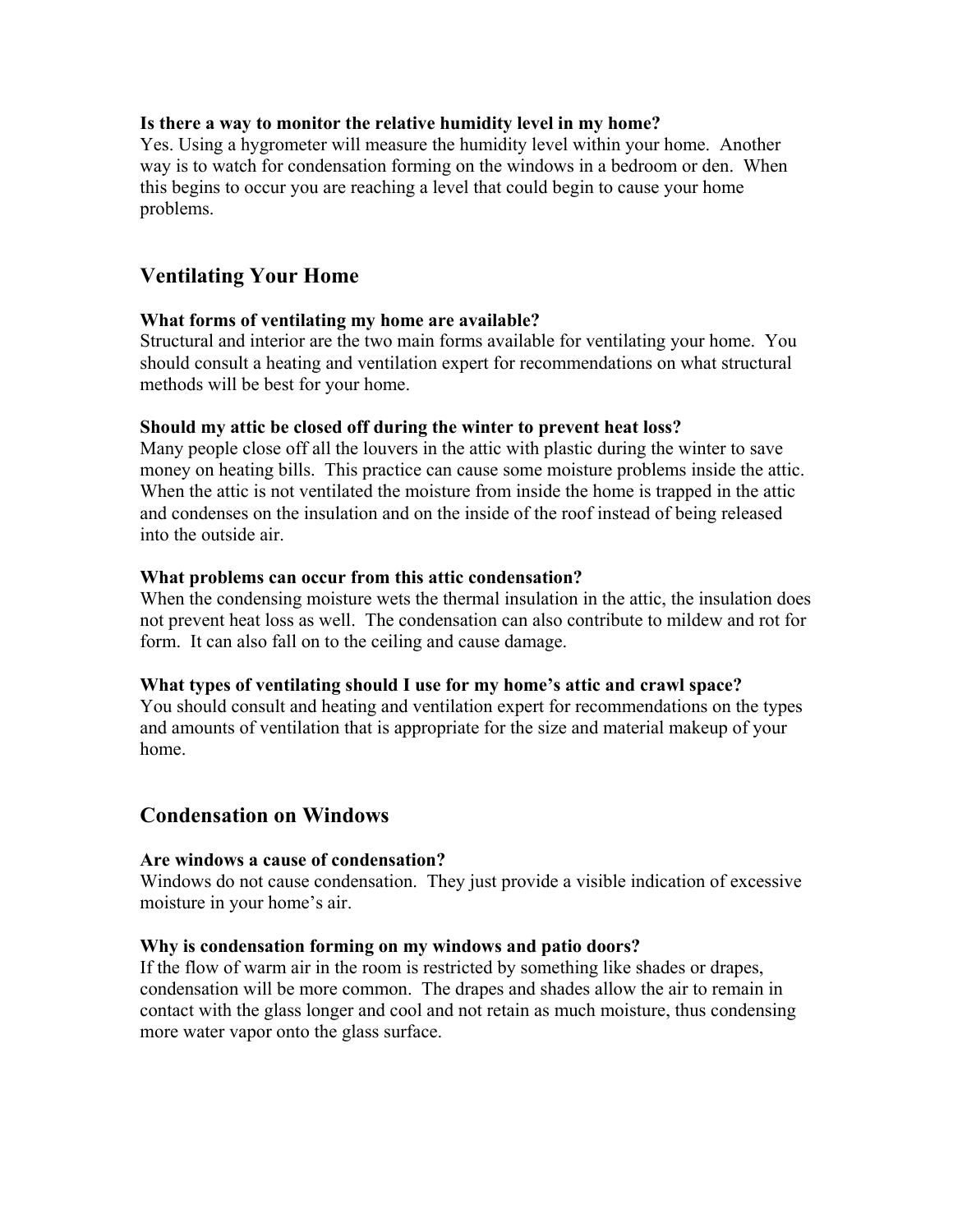### **Would condensation be forming anywhere else in my home?**

If you are seeing window condensation, you probably have other areas inside your home's wall that are as cold and that condensation is forming. This usually occurs in areas that there is not good circulation of the air and areas where insulation is weaker. The inside surface of the exterior walls usually will not have any signs of condensation. However, there are occasions that nail heads and closets on an exterior wall will have signs of condensation forming.

### **Why does condensation form on my windows and patio doors first?**

You see condensation forming on the surface of the windows and patio doors first since they have the lowest surface temperature of any visible surface in your home.

## **Does the type of window in my home determine the chances of condensation forming?**

Having bay or bow windows can increase your chances of condensation forming on them. This is usually an effect of the restricted airflow around these windows. You can combat this by putting more insulation around the window platform since they project from the side of the home more. You can also help to prevent condensation by using a small fan to better circulate air across the window.

## **What would cause this strip of condensation around the edge of my insulated window a little more than an inch wide?**

Your window probably has a metal spacer holding the windowpanes together and apart. Since metal is a good conductor of energy is it keeping that strip of the window cooler than the rest of the window glass and condensation is forming there. This just indicates that window is doing its job, keeping the majority of the glass pane warmer since no condensation is forming there.

## **Why is there condensation forming on the inside of my storm windows?**

What causes condensation on the inner surface of combination-type storm windows? Since operating windows like single and double hung windows are not completely sealed with caulk, they all leak a small amount of air between the sash and main frame. When the warm inside air leaks into the area between the sash and storm window, the water vapor condenses on the surface of the storm window since it is cooler than the glass surface of the window sash. You can alleviate this problem by ventilating this area to the outside.

## **Will this window condensation cause any damage?**

The water from this condensation can cause paint to peel or stain. The water could also run into the window frame and dampen the area around it.

## **Is there any time during the year that the condensation forming on my windows is temporary?**

There are a few cases that temporary window condensation will appear.

Newly constructed homes and remodeled homes are likely to see window condensation the first heating season after construction is finished. Since the materials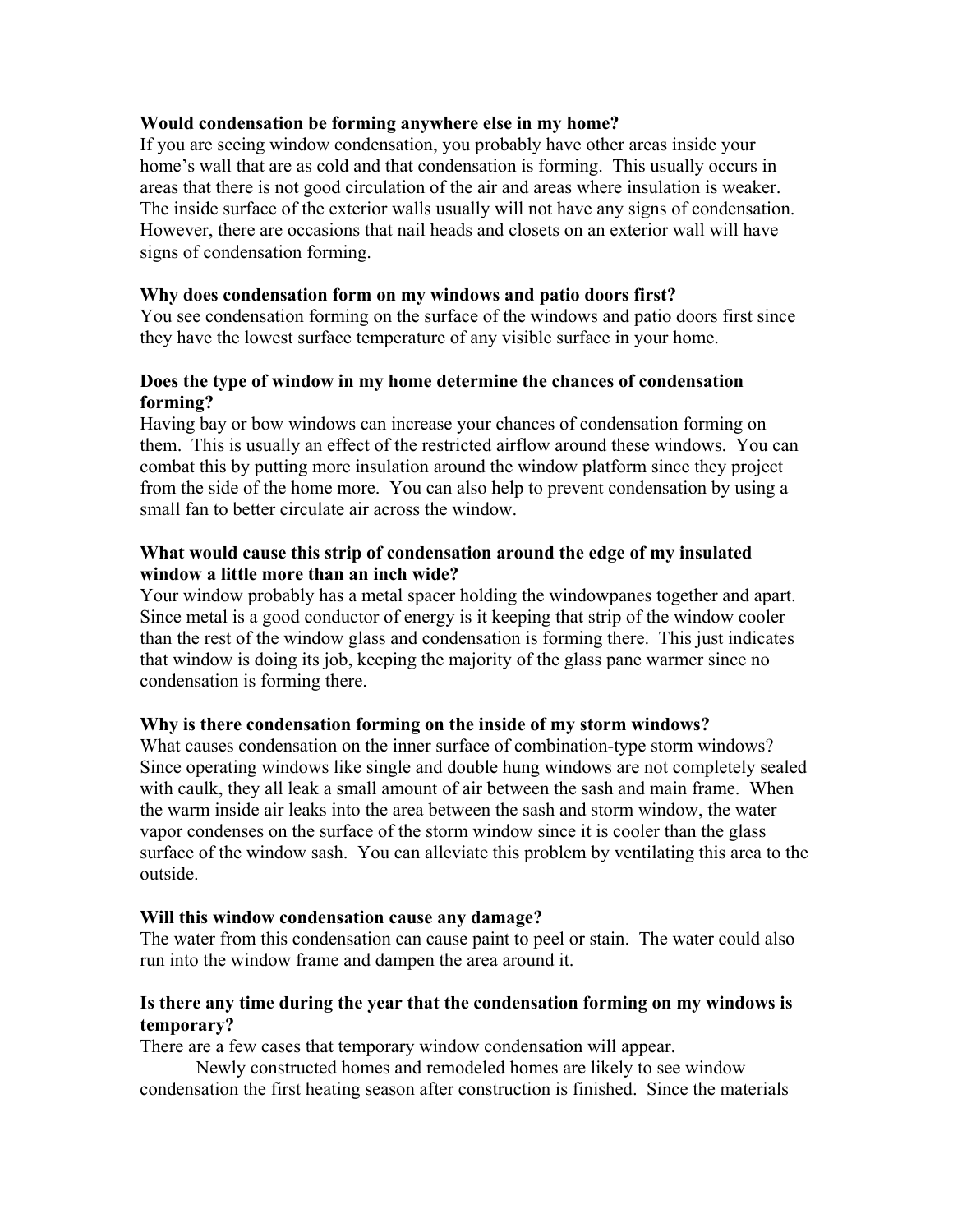used, such as wood and cement, give off a great deal of moisture. Before the end of the heating season is over, the condensation problem should clear up.

 During the humid summer months, homes absorb some of the humidity from the air. So at the beginning of the heating season, it is common for window condensation to occur until the house dries after few weeks.

 If the temperature drops quickly during the heating season, window condensation can temporarily occur.

## **What can I do to lessen the chances of condensation forming on my home's windows?**

If your windows are single-paned, you can install storm windows to help. Installing insulated replacement windows such as the Southern Rose 4006 Series will help, if you have the option of installing replacement windows.

## **Low-E Glass and Exterior Condensation**

## **What does Low-E glass in my insulated windows do for me?**

Low-E glass has a thin metallic composite coating bonded to the interior face of the outside windowpane. This coating prevents radiant heat from passing through it. In the summer time it keeps the hot radiant heat of the sun outside and in the winter it keeps your home's heating inside.

## **Why do my windows with Low-E glass have condensation forming on the outside during the spring and fall?**

Since Low-E glass prevents heat from inside your home from escaping as easily as windows that do not use Low-E glass, the outside surface of the glass stays cooler for a longer period of time. This will cause condensation to form just like the dew on grass and car windshields. Most of the time this occurs in the spring and fall when the days get warm and the nights a cool.

## **What would cause the window to be cooler than the air outside at night?**

Night radiance: Heat radiance which occurs at night: On nights when the sky is clear, a surface facing the sky sends and receives radiant heat to and from the sky. The radiant temperature of a clear sky is usually well below zero, particularly at night. Because of this the surface temperature of the window can easily descend below the temperature of the air outdoors and cause water vapor in the atmosphere to condense on the outside of your windows.

## **Is this going to happen on all my Low-E windows and is it preventable?**

It can occur on any of your windows, but you will probably notice it more on those that face to the west. Since the sun does not shine on them to evaporate the condensation in the morning. With it only occurring under certain atmospheric conditions on a few days during the year, there is not a practical way of preventing this from occurring.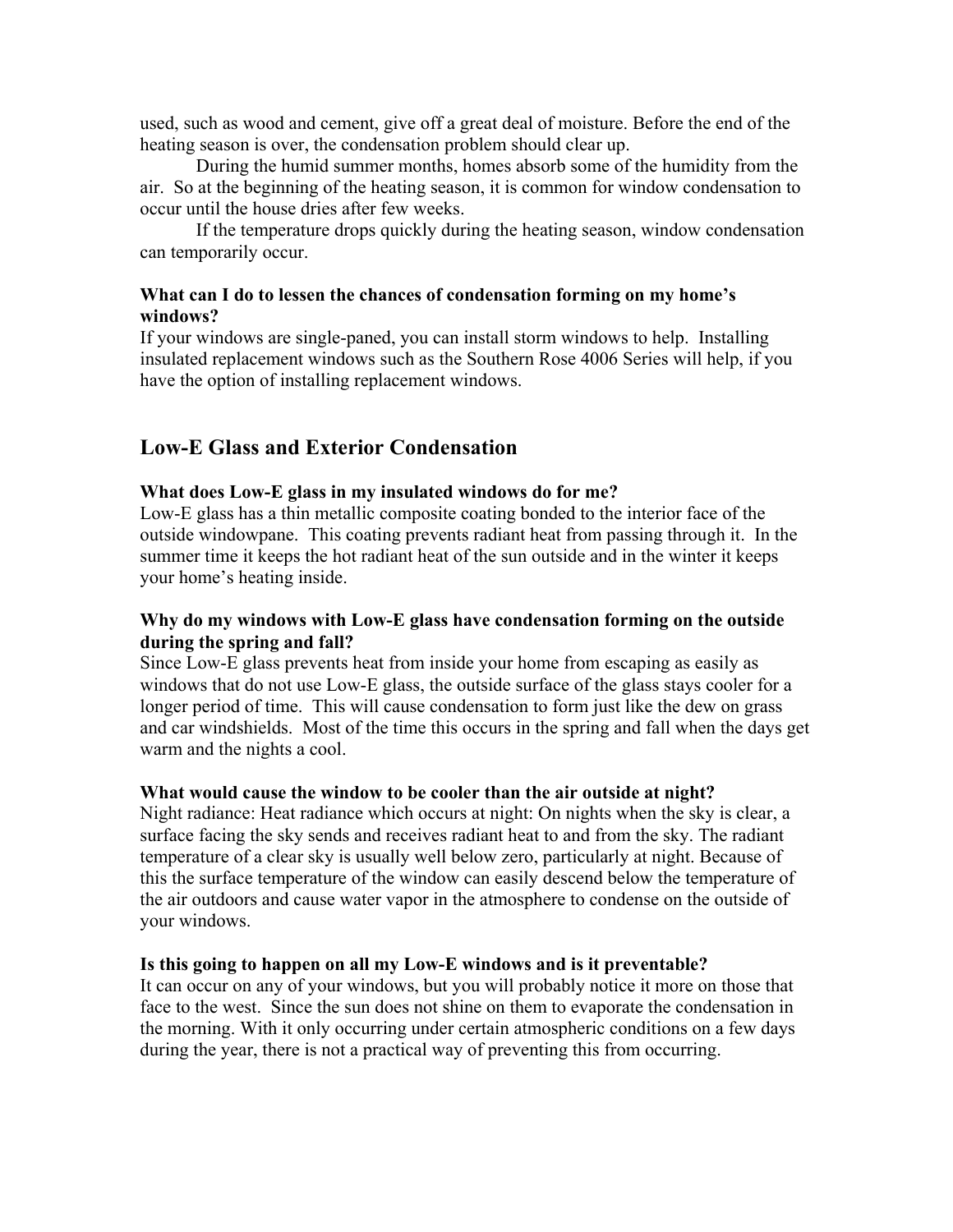### **Are my windows not functioning properly when this occurs?**

Condensation forming on the outside of low-E windows shows that they are working properly. Since the outside glass surface is insulated from the warm inside area, there is no heat loss to warm the outside pane of glass to prevent the condensation from forming. With regular window glass, enough heat will be lost through the window to warm the exterior pane of glass and prevent condensation from forming on the window.

## **Suggestions for Planning a Low-Condensation Home**

## **What are some steps I can plan into my new home to reduce the chances of excessive condensation forming?**

Selecting vinyl or wood windows and sliding patio doors, which insulate better than metal-framed windows, will reduce your chances of having condensation forming on the inside during the winter.

Make sure your builder installs a vapor barrier in the crawl space under your home to prevent water vapor in the ground from rising into your home. And make sure the crawl space and attic are cross-ventilated.

Vent your clothes dryer and gas appliances outside to prevent the water vapor that is produced by their use from staying in the house. Also, use the exhaust fans in the kitchen and bathrooms to get rid of the water vapor produced while using those areas and replace it with fresh air.

Have your builder use kiln-dried lumber of a high quality since it will have less water vapor to release during the heating season.

Place vents for the heating system below areas with windows and patio doors.

Use windows and patio doors with double-pane insulated glass. For best performance, use Southern Rose vinyl windows and sliding patio doors with low-E glass.

Have your builder to take measures to prevent moisture from leaking into your basement.

Consult with a heating and ventilation expert on other suggestions that might be appropriate for your home.

## **Summary**

The best way to prevent condensation from forming is to reduce the humidity inside your home. You have to determine the balance of ventilating the water vapor with the increased electricity consumption from running fans and opening windows.

Make sure your crawl space has a vapor barrier installed and properly ventilate your attic and crawlspace to prevent mold and mildew from forming.